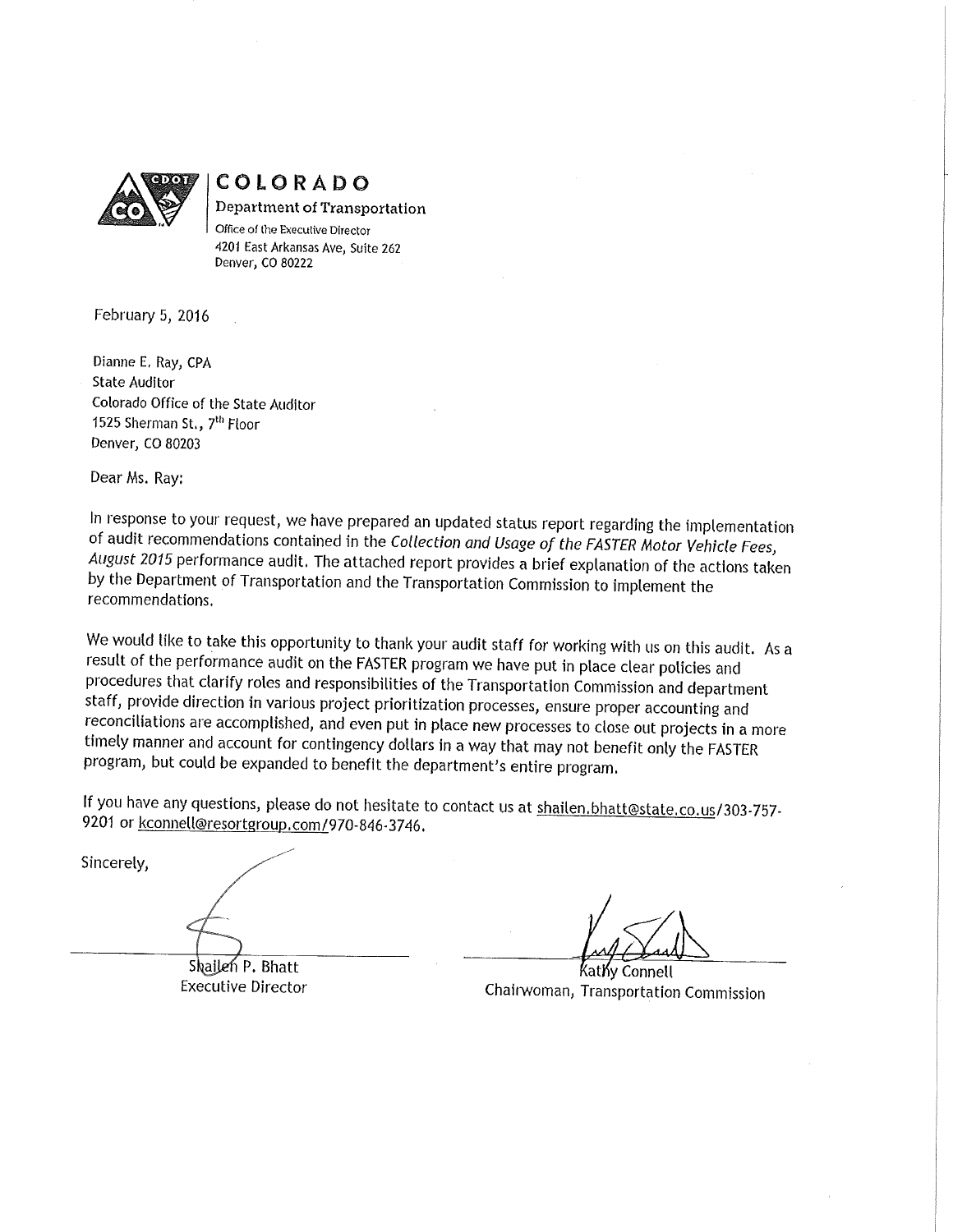# **AUDIT RECOMMENDATION STATUS REPORT**

# **AUDIT NAME: Collection and Usage of the FASTER Motor Vehicle Fees AUDIT NUMBER: 1410P DEPARTMENT: Colorado Department of Transportation, and Transportation Commission DATE OF STATUS REPORT: February 1, 2016**

| Rec.<br>Number | Agency's<br>Response | Original<br>Implementation<br>Date | <b>Implementation Status</b> | Revised<br><b>Implementation Date</b><br>(If applicable) |
|----------------|----------------------|------------------------------------|------------------------------|----------------------------------------------------------|
| $\mathbf{1}$   | Agree                | December 2015                      | Implemented and Ongoing      |                                                          |
| 2a             | Agree                | December 2015                      | Implemented                  |                                                          |
| 2 <sub>b</sub> | Agree                | <b>June 2016</b>                   | Implemented and Ongoing      |                                                          |
| 3              | Agree                | January 2016                       | Implemented                  |                                                          |
| 4a             | Agree                | January 2016                       | Implemented                  |                                                          |
| 4b             | Agree                | May 2016                           | Partially Implemented        |                                                          |
| 5a             | Agree                | January 2016                       | Implemented                  |                                                          |
| 5 <sub>b</sub> | Agree                | January 2016                       | Implemented and Ongoing      |                                                          |
| 5c             | Agree                | March 2016                         | Implemented                  |                                                          |
| 5d             | Agree                | January 2016                       | Implemented                  |                                                          |
| 6              | Agree                | <b>July 2016</b>                   | Implemented and Ongoing      |                                                          |
| 7              | Agree                | January 2016                       | Not Implemented              | May 2016                                                 |
| 9a             | Agree                | June $2015$                        | Implemented and Ongoing      |                                                          |
| 9 <sub>b</sub> | Agree                | <b>June 2015</b>                   | Implemented and Ongoing      |                                                          |
| 9c             | Agree                | <b>June 2015</b>                   | Implemented and Ongoing      |                                                          |

## **SUMMARY INFORMATION**

## **DETAIL OF IMPLEMENTATION STATUS**

**Note: The Department of Transportation and the Transportation Commission agreed with all of the audit recommendations.**

#### **Recommendation No. 1:**

The Colorado Department of Transportation and the Bridge Enterprise should work together to ensure that the State obtains the greatest benefit in increased bridge safety per FASTER dollar spent by establishing and utilizing a documented process to strategically prioritize and program eligible bridge projects in a thorough and integrated manner. This process should include clearly documenting the rationale for selecting bridges to repair, including instances where bridges that would otherwise appear to be a higher priority for repair are not chosen.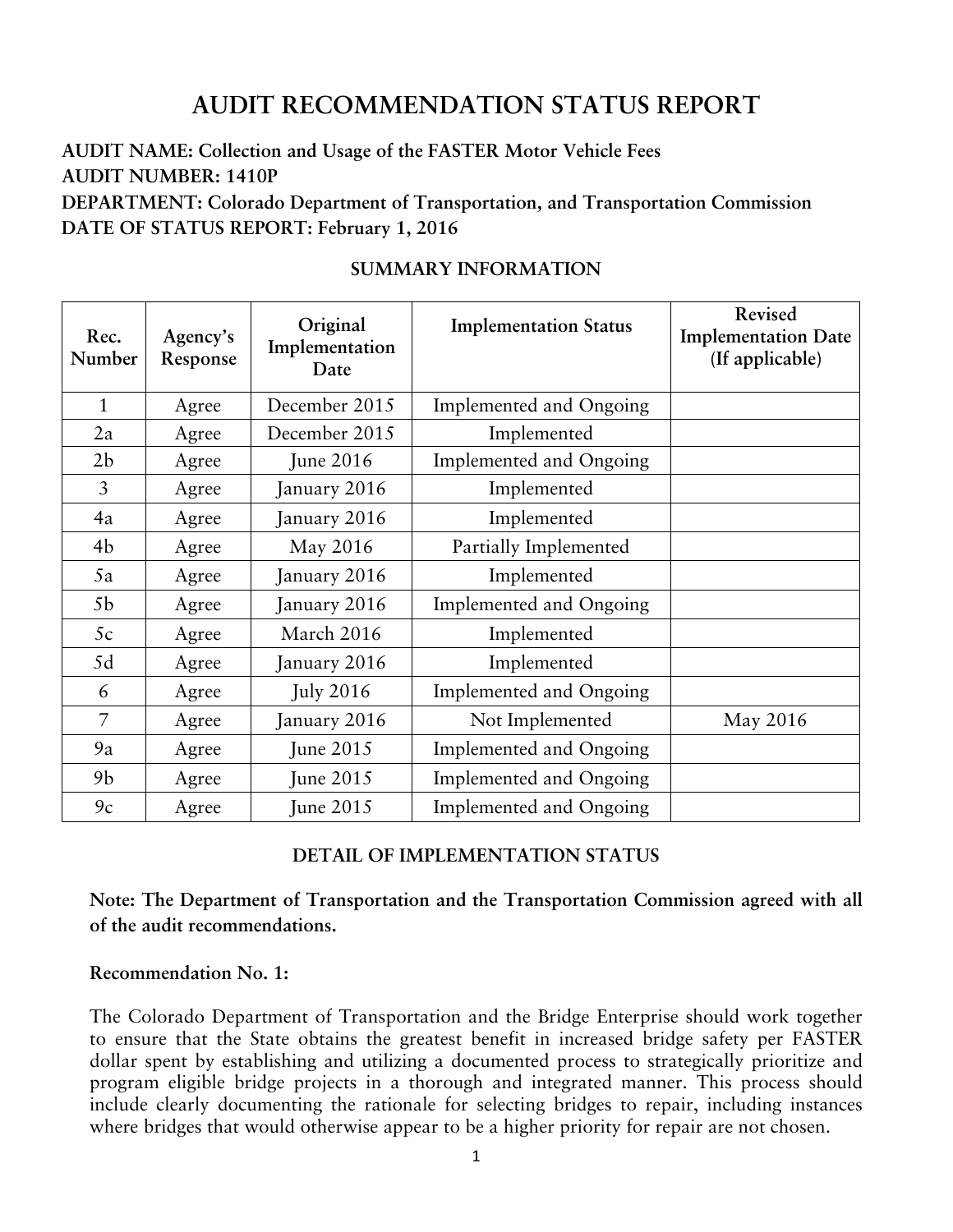## **Current Implementation Status for Rec. 1:** Implemented and Ongoing.

## **Agency's Update:**

*Bridge Enterprise Board of Directors adopted Policy Directive 16.0 on January 21, 2016. The Policy clarifies that projects should be strategically selected by utilizing not only the quantitative prioritization plan, but also a qualitative analysis and requires department staff to present to the Board documentation as to why a bridge being proposed for funding was selected over other bridges. A corresponding Procedural Directive, 16.1, details the elements to be contained in both the qualitative and quantitative analysis.*

# **Recommendation No. 2:**

The Colorado Department of Transportation and the Bridge Enterprise should work together to ensure that the State obtains the greatest benefit in increased bridge safety from FASTER bridge dollars available for use by:

a. Establishing and implementing a bridge project budgeting process that avoids routinely approving project budgets that are significantly larger than necessary. This may include specifying the contributing factors within projects that will be allowed for setting contingencies, establishing a reasonable standard overall contingency percentage that is applied to all projects, and/or establishing a shared contingency pool at each region that can be used for multiple projects.

# **Current Implementation Status for Rec. 2, part a:** Implemented.

# **Agency's Update:**

*A new budgeting process established under Procedural Directive 16.1 sets the contingency level at 5%, and uses future year dollars for the contingency. For example, a two year bridge project will budget the contingency amount in year two, ensuring the contingency does not sit unused for a year. This allows those funds to be utilized for bridge projects immediately rather than "sitting in contingency." The department is considering extending these provisions to all projects, thus improving the department's entire program, not just Bridge Enterprise bridge projects.*

b. Establishing and implementing a bridge project closure process that addresses the FASTER legislative mandate to effectively and efficiently leverage FASTER revenue and strategically and quickly complete bridge projects, rather than only using the requirements for federal funding.

**Current Implementation Status for Rec. 2, part b:** Implemented and Ongoing.

## **Agency's Update:**

*Following the Bridge Enterprise Board's direction under Policy Directive 16.0, Procedural Directive 16.1 provides procedures to ensure projects are closed in a timely manner by requiring program management staff to consistently review projects nearing completion and requiring specific evaluations be done for projects that are 90% complete, requiring and allowing project savings to be returned to the Bridge Enterprise fund for reprogramming.*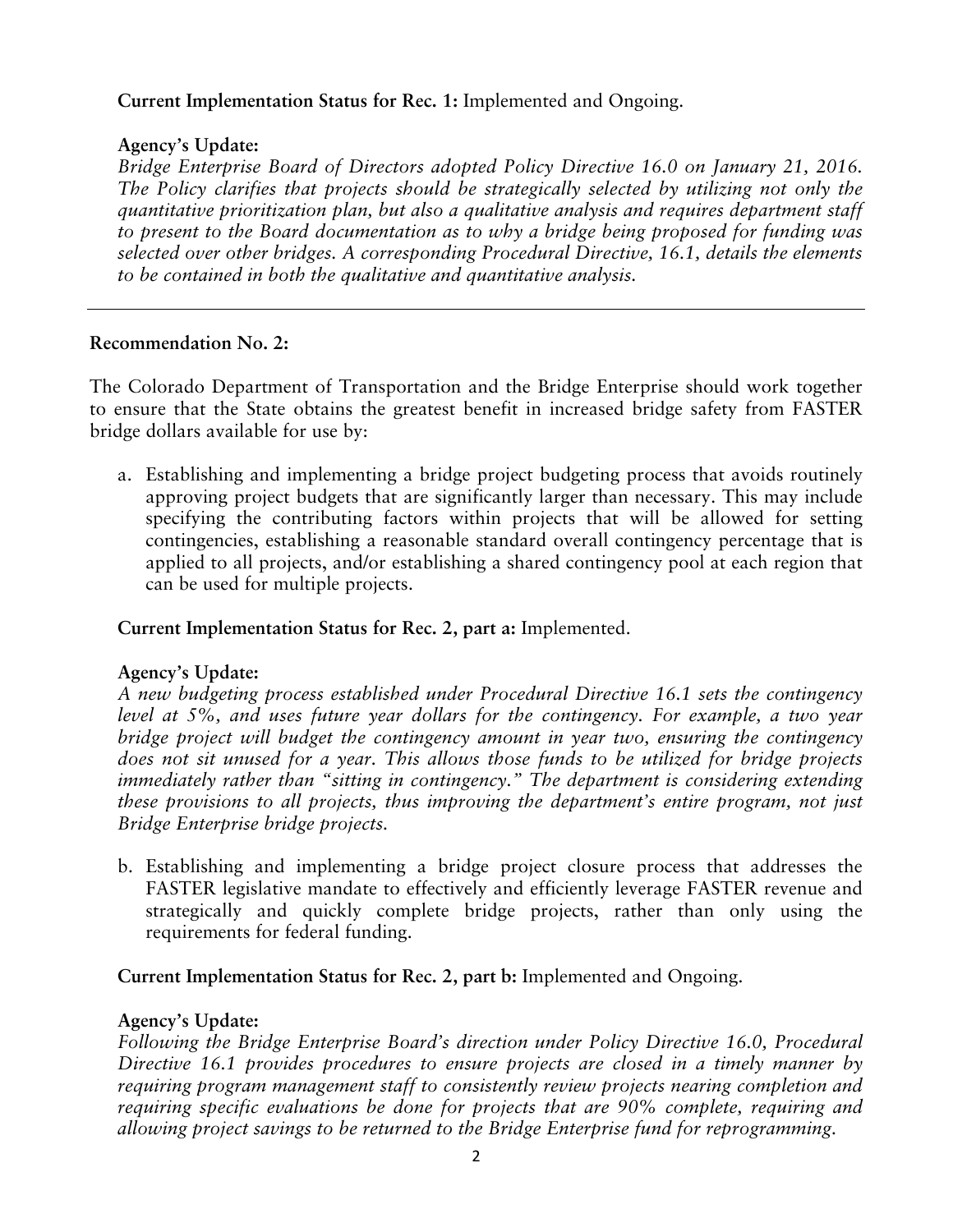#### **Recommendation No. 3:**

The Transportation Commission (Commission) should ensure that FASTER safety revenue is utilized effectively and strategically addresses Colorado's urgent statewide road safety needs by adopting formal, written resolutions that establish overarching policy directives and that clarify the roles and responsibilities of the Commission and the Colorado Department of Transportation (CDOT) management. The policy directives should also address the types of projects or project components that are eligible for FASTER safety revenue and the process for prioritizing and approving these projects that CDOT must follow when selecting and approving road safety projects to fund with FASTER safety revenue.

## **Current Implementation Status for Rec. 3:** Implemented.

# **Agency's Update:**

*The Transportation Commission adopted Policy Directive 704.0 on January 21, 2016. The Policy clarifies the roles of the Commission and department, defines what a FASTER Safety Project is, and further specifies that the Commission determines funding allocations. The Procedural Directive 1504.1 sets project selection criteria for the department to follow when selecting projects, and defines the types of projects eligible for FASTER Safety funds in accordance with the Policy Directive.*

## **Recommendation No. 4:**

The Colorado Department of Transportation (CDOT) should ensure that FASTER safety revenue is used consistently according to legislative requirements and Transportation Commission policy directives by:

a. Developing and implementing written policies and procedures that staff are required to adhere to and procedural directives that (1) define which types and aspects of projects, including non-construction aspects, are and are not eligible to fund with FASTER safety revenue, and (2) establish the criteria and process to be used when prioritizing and approving eligible projects.

**Current Implementation Status for Rec. 4, part a:** Implemented.

# **Agency's Update:**

*While Policy Directive 704.0 defines the types and aspects of projects the Commission considers eligible, three new Procedural Directives, 1504.1, 1608.1 and 1608.2, provide more detailed instruction to staff on how to utilize eligibility criteria in the project prioritization and selection processes for all types of FASTER Safety projects.*

b. Providing training on the developed policies and procedures to all staff members responsible for identifying and managing road safety projects funded with FASTER safety revenue.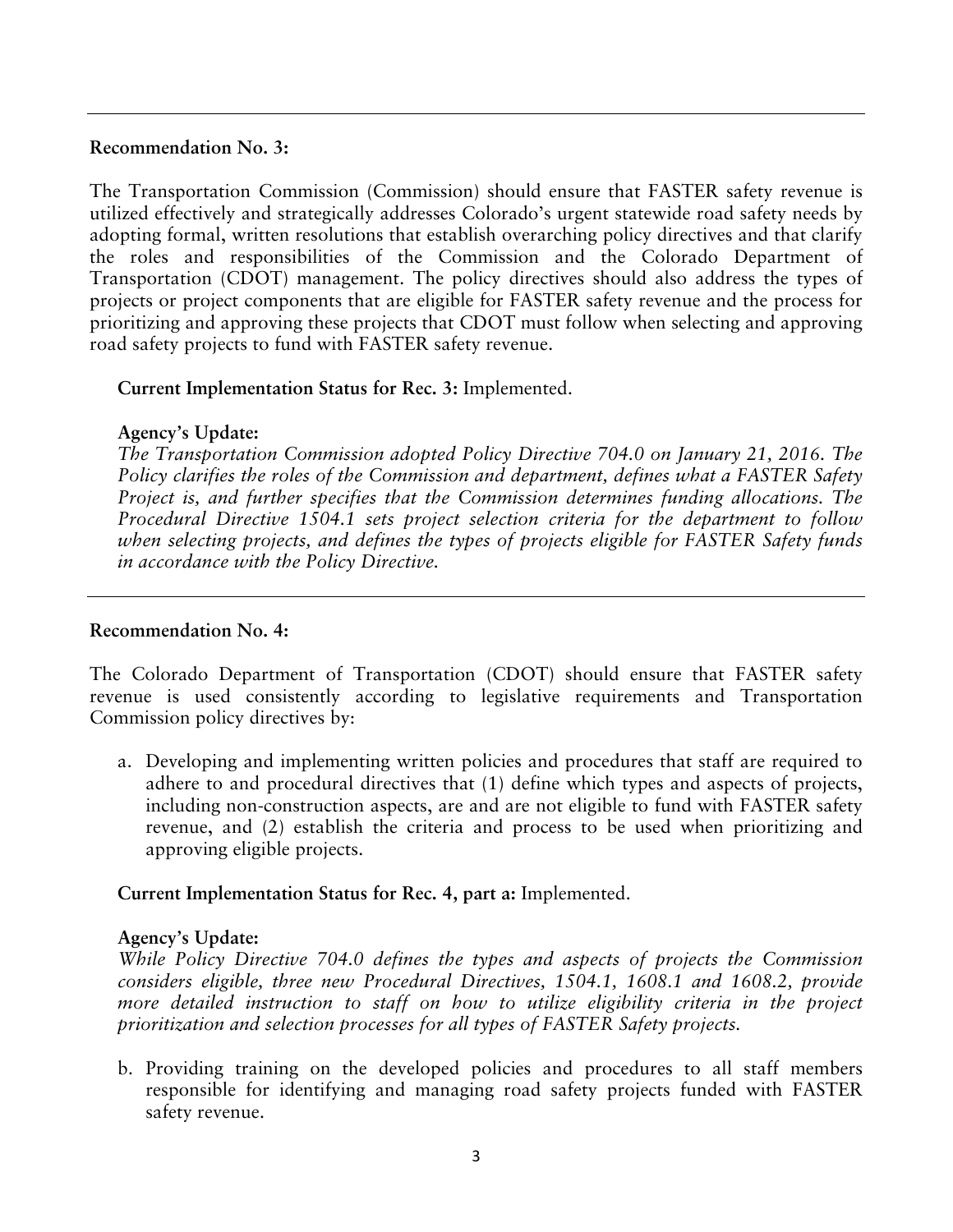## **Current Implementation Status for Rec. 4, part b:** Partially Implemented.

#### **Agency's Update:**

In the process of drafting and adopting new FASTER-related Policy and Procedural *Directives, many staff engaged in the program have already familiarized themselves with the new processes and procedures. With the January formal adoption of these documents, there will now be several months of outreach to ensure all staff involved in projects related to the FASTER program are trained and familiar with relevant changes. Department remains on schedule for May, 2016 implementation.*

#### **Recommendation No. 5:**

The Colorado Department of Transportation (CDOT) should provide sufficient oversight of FASTER safety revenue to ensure that it is budgeted effectively and in accordance with legislative intent by:

a. Creating a FASTER Safety Program, with appropriate policies and procedures, and designating specific staff the responsibility for managing and monitoring the use of all FASTER safety revenue.

**Current Implementation Status for Rec. 5, part a:** Implemented.

#### **Agency's Update:**

*The Transportation Commission, under Policy Directive 704.0, created a FASTER Safety Program. That Policy, as well as Procedural Directives 1504.1, 704.1, and 1608.2 articulate the roles and responsibilities of the Transportation Commission as well as CDOT's Office of Financial Management and Budget, FASTER Safety Mitigation (FSM) Executive Steering Committee, FSM Program staff, Asset Management Executive Oversight Committee, Asset Class Managers, CDOT Regional Offices, and others. This helps ensure that the program is adequately managed and monitored.* 

b. Routinely tracking and monitoring aggregate data on FASTER safety projects. CDOT should use these data to ensure that the amount of FASTER safety revenue budgeted to projects is proportionate to the amount of safety work on a project.

**Current Implementation Status for Rec. 5, part b:** Implemented and Ongoing.

## **Agency's Update:**

*CDOT has put in place mechanisms to track and monitor aggregate data. The criteria established in the program and the data are used to analyze the cost effectiveness of the safety improvements. Additionally, the Transportation Commission, under Policy Directive 704.0, now lists the types and components of construction, reconstruction and maintenance projects that are eligible for funding.*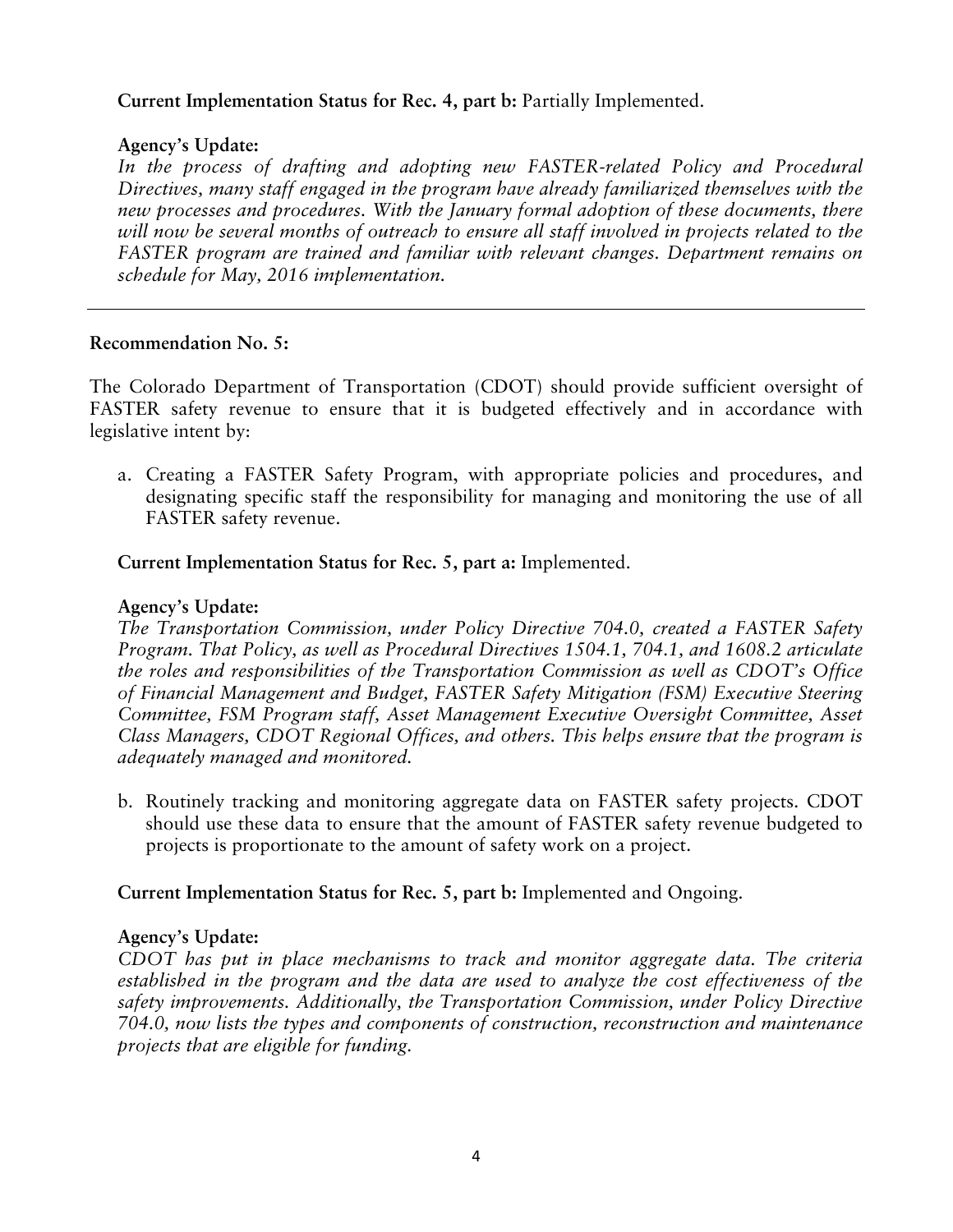c. Updating SAP to include specific coding that is unique to FASTER safety revenue and follows the funds from receipt through budgeting and project expenditures in a manner that provides the capability of compiling accurate and complete reports.

**Current Implementation Status for Rec. 5, part c:** Implemented.

# **Agency's Update:**

*The Executive Director has adopted Procedural Directive 704.1 which creates SAP codes that are unique to FASTER safety revenue, making it easier to follow the funds from allocation to fund to project close-out. This enhances the department's ability to compile complete and accurate reports.* 

d. Establishing sufficient achievable performance measures and goals to measure the impact that FASTER safety revenue has had on highway safety and routinely collecting adequate data.

# **Current Implementation Status for Rec. 5, part d:** Implemented.

# **Agency's Update:**

*CDOT's Performance Plan has been updated to reflect two new "Lead" measures related to the FASTER Safety program. The first measure targets project selection by increasing the selection of projects under the FASTER Safety Mitigation Program at locations with a particularly poor safety rating. The second measure compares program dollars spent each year with that year's allocation of funds to help ensure dollars are spent in a timely manner.*

# **Recommendation No. 6:**

The Colorado Department of Transportation (CDOT) should ensure that state transit funds are used effectively and in accordance with legislative requirements and intent by providing oversight and establishing sufficient controls within the Transit and Rail Division related to transit revenue and projects, and by implementing the CDOT Internal Audit Division July 2014 recommendations. This should include establishing, implementing, and requiring staff to follow written policies and procedures that specify oversight activities for FASTER transit revenue and projects, and routinely reconciling transit revenue, expenditures, and other transfers in and out of the transit fund.

**Current Implementation Status for Rec. 6:** Implemented and Ongoing.

# **Agency's Update:**

*Under Policy Directive 704.0, the Transportation Commission now puts in policy the previously adopted allocation formulas for transit funds and provides direction for staff to follow on project criteria, selection, and reporting expectations. Procedural Directives 704.1 and 1608.1 include specific roles and responsibilities and procedures that staff must follow. A new process is now in place to reconcile revenue, expenditures, and transfers into and out of the transit fund.*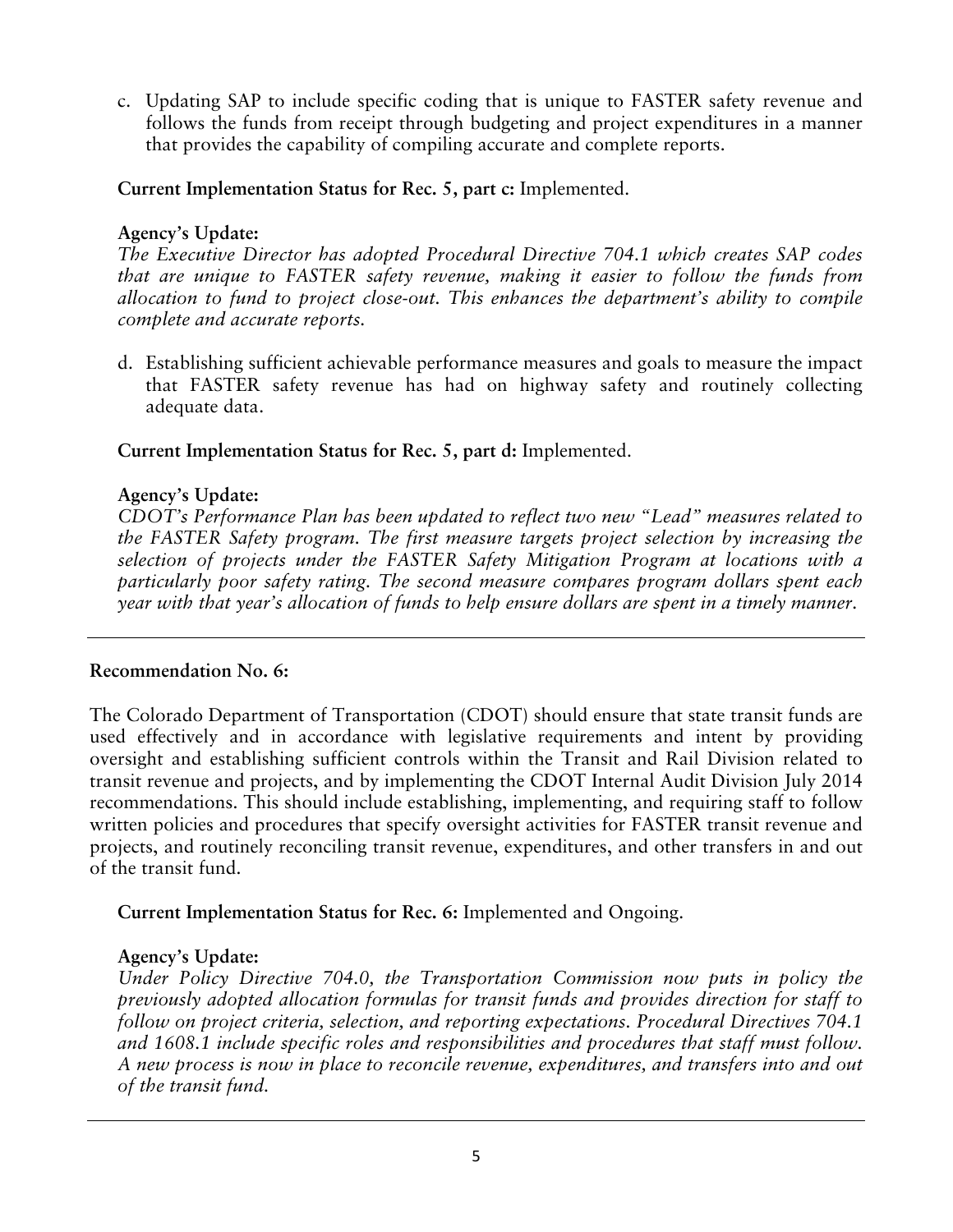#### **Recommendation No. 7:**

The Colorado Department of Transportation (CDOT) should work with the Transportation Commission to re-establish and re-implement an "efficiency and accountability committee" as directed by statute, to ensure statutory compliance and effective management of FASTER, and other, revenue that it receives. Alternatively, if CDOT believes this committee is no longer necessary or is fulfilled through other means, it should seek statutory change to repeal the requirement.

## **Current Implementation Status for Rec. 7:** Not Implemented.

#### **Agency's Update:**

*Since the release of the Audit in August 2015, the Legislative Audit Committee has met several times, with CDOT in attendance, to consider draft legislation related to the E&A Committee. Staff will continue to work with the LAC on specific legislation during 2016 session. If no legislation for the E&A Committee is approved in 2016, CDOT will reconstitute the E&A Committee based on existing statutory requirements in May, 2016 and begin meeting no later than June, 2016.*

#### **Recommendation No. 9:**

The Colorado Department of Transportation (CDOT) should establish and implement adequate accounting controls and recordkeeping to ensure that all revenue collected from the FASTER oversize and overweight surcharge is accurately and appropriately transferred to the correct state accounts, by:

a. Establishing and utilizing an overall process for recordkeeping that accurately captures all FASTER surcharges assessed and all revenue collected.

## **Current Implementation Status for Rec. 9, part a:** Implemented and Ongoing.

#### **Agency's Update:**

*The Division of Accounting and Finance (DAF) has developed written desk procedures for reconciling surcharge revenue recorded by the COOPR OSOW Permitting System and the SAP system. This is done monthly. The Permitting Office reconciles the collections on a daily basis for permits issued. These processes ensure all data is being recorded accurately. Staff is also working on developing an interface between COOPR and SAP that should eliminate the chances of human error.*

b. Establishing and utilizing reconciliation processes that ensure year-end accounting information for the surcharge revenue is accurate and that transactions and adjustments are reflected appropriately. This includes establishing a written interagency agreement with the other state agencies involved in collecting this surcharge that defines each agency's role and responsibilities and specifies how and when surcharge revenue data will be maintained and shared.

#### **Current Implementation Status for Rec. 9, part b:** Implemented and Ongoing.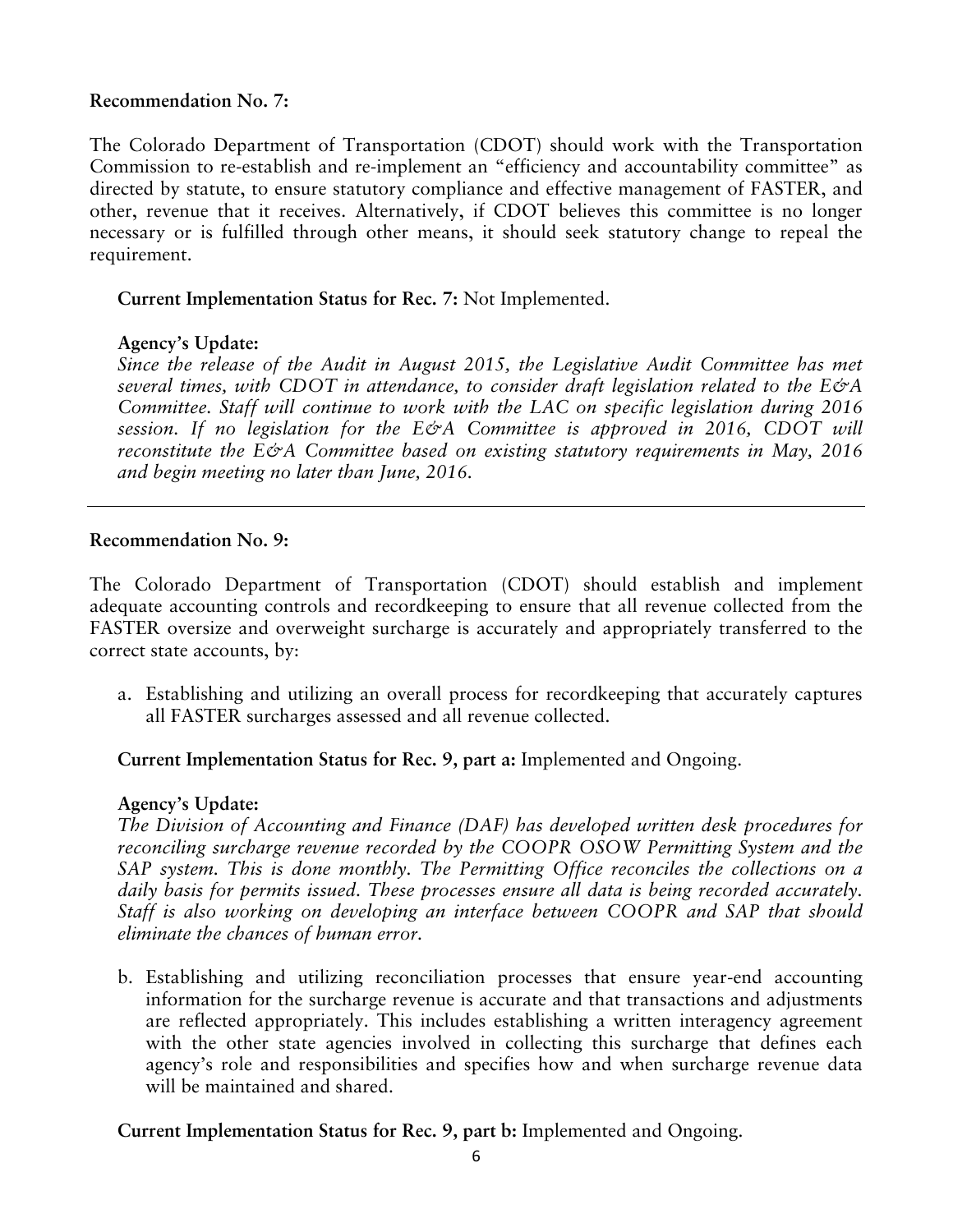## **Agency's Update:**

*CDOT, CDPS and DOR entered into an Interagency Agreement in December, 2015 memorializing the responsibilities of each agency regarding surcharge revenue. Additionally, in an attempt to improve permit transactions at Ports of Entry facilities, CDOT plans to install kiosks which will allow motor carriers the opportunity to order their own permits independent of Port of Entry operations. That deployment should be complete in 2016.* 

c. Establishing and utilizing a periodic account balance review process to ensure that all FASTER surcharge revenue within CDOT's internal accounts has been forwarded to the Department of the Treasury.

**Current Implementation Status for Rec. 9, part c:** Implemented and Ongoing.

#### **Agency's Update:**

*As noted in Rec. 9, part a, CDOT accounting reviews the SAP report on a monthly and quarterly basis. These reviews confirm that the surcharges have been transferred to the State Treasurer through the Interagency Initiator and Interagency Acceptance processes in the state's financial accounting system, called CORE.*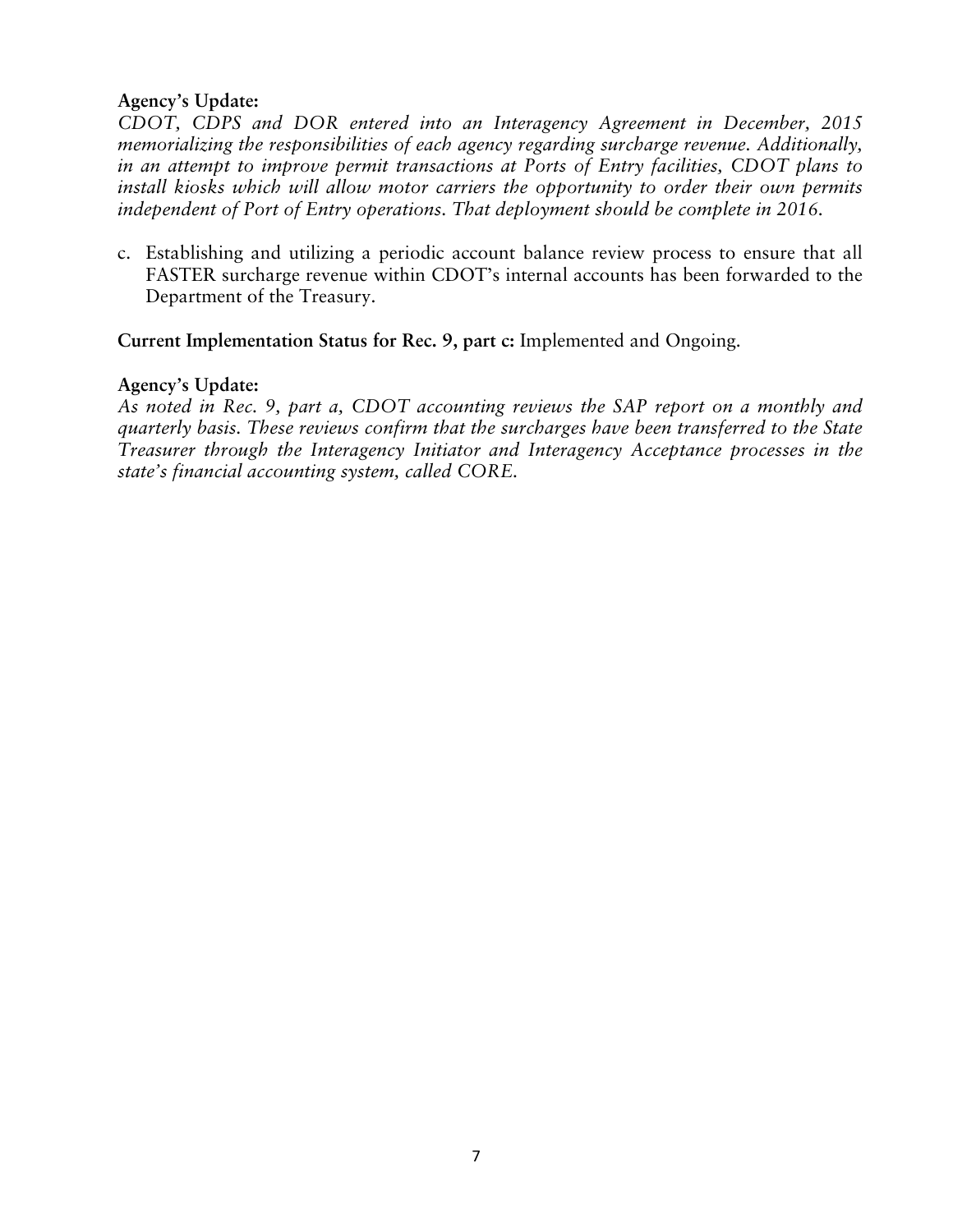

# **COLORADO**

**Department of Revenue** 

Division of Motor Vehicles Physical Address: 1881 Pierce Street Lakewood, CO 80214

**Mailing Address:** P.O. Box 173350 Denver, CO 80217-3350

February 12, 2016

Dianne E. Ray, CPA **State Auditor** Colorado Office of the State Auditor 1525 Sherman St., 7th Floor Denver, CO 80203

Dear Auditor Ray:

In response to your request, we have prepared an updated status report regarding the implementation of audit recommendation number 8 in the Collection and Usage of the FASTER Motor Vehicle Fees, August 2015 performance audit.

The attached document provides a brief description of the actions taken by the Department of Revenue to implement the recommendation.

If you have any questions please do not hesitate to contact Rusty Gates at 303-205-8423 or by email at Robert. Gates@state.co.us.

Sincerely,

Barbara SBroke

Barbra J. Brohl **Executive Director Colorado Department of Revenue**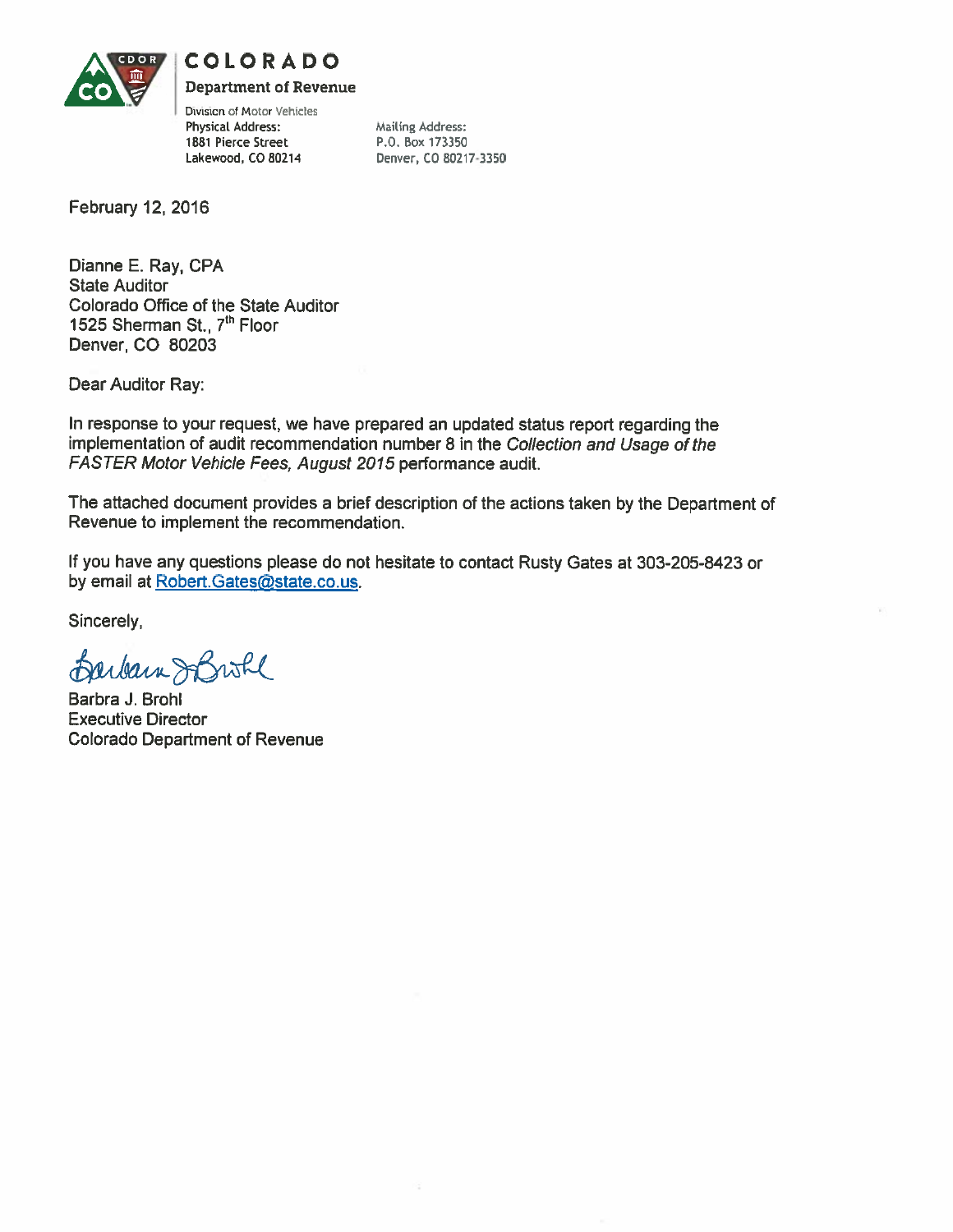# **AUDIT RECOMMENDATION STATUS REPORT**

# **AUDIT NAME: Collection and Usage of the FASTER Motor Vehicle Fees AUDIT NUMBER: 1410P DEPARTMENT: Colorado Department of Revenue DATE OF STATUS REPORT: February 12, 2016**

# **SUMMARY INFORMATION**

| Rec.<br>Number | Agency's<br>Response | Original<br>Implementation<br>Date | <b>Implementation Status</b> | Revised<br><b>Implementation Date</b><br>(If applicable) |
|----------------|----------------------|------------------------------------|------------------------------|----------------------------------------------------------|
| 8a             | Agree                | July $2015$                        | Implemented and Ongoing      | January 2016                                             |
| 8b             | Agree                | April 2015                         | Implemented and Ongoing      |                                                          |
| 8c             | Agree                | April 2015                         | Implemented and Ongoing      |                                                          |

# **DETAIL OF IMPLEMENTATION STATUS**

## **Note: The Department of Revenue agreed with the audit recommendations.**

## **Recommendation No. 8:**

The Department of Revenue (Revenue) should establish and implement adequate controls to ensure that FASTER late fees are collected in accordance with statutory requirements and state regulations, including specific controls over identifying, recording, and monitoring the events when FASTER late fees are exempted on a countywide basis. This should include:

a. Ensuring that the system that replaces CSTARS has the capability to identify all late fee exemptions and maintain a record of all exemptions. Until that new system is in place, Revenue should implement requirements for county motor vehicle offices to report the date, reason, number, and dollar amount of all late fee exemptions, and a process to monitor exemptions.

## **Current Implementation Status for Rec. 8, part a:** Implemented and Ongoing.

## **Agency's Update:**

*The Department has ensured that the RFP for the DRIVES project has specific requirements for system reporting capabilities, and the ability to identify when a waiver has occurred and any fees are not collected. The CSTARS system has now been programed to track and report when late fees are waived by the county motor vehicle offices to include the date, reason, number, and dollar amount, and a process to monitor exemptions made by county officials. The report is now included in the counties' end of*  month process for the Clerk and Recorder to sign and submit to the department